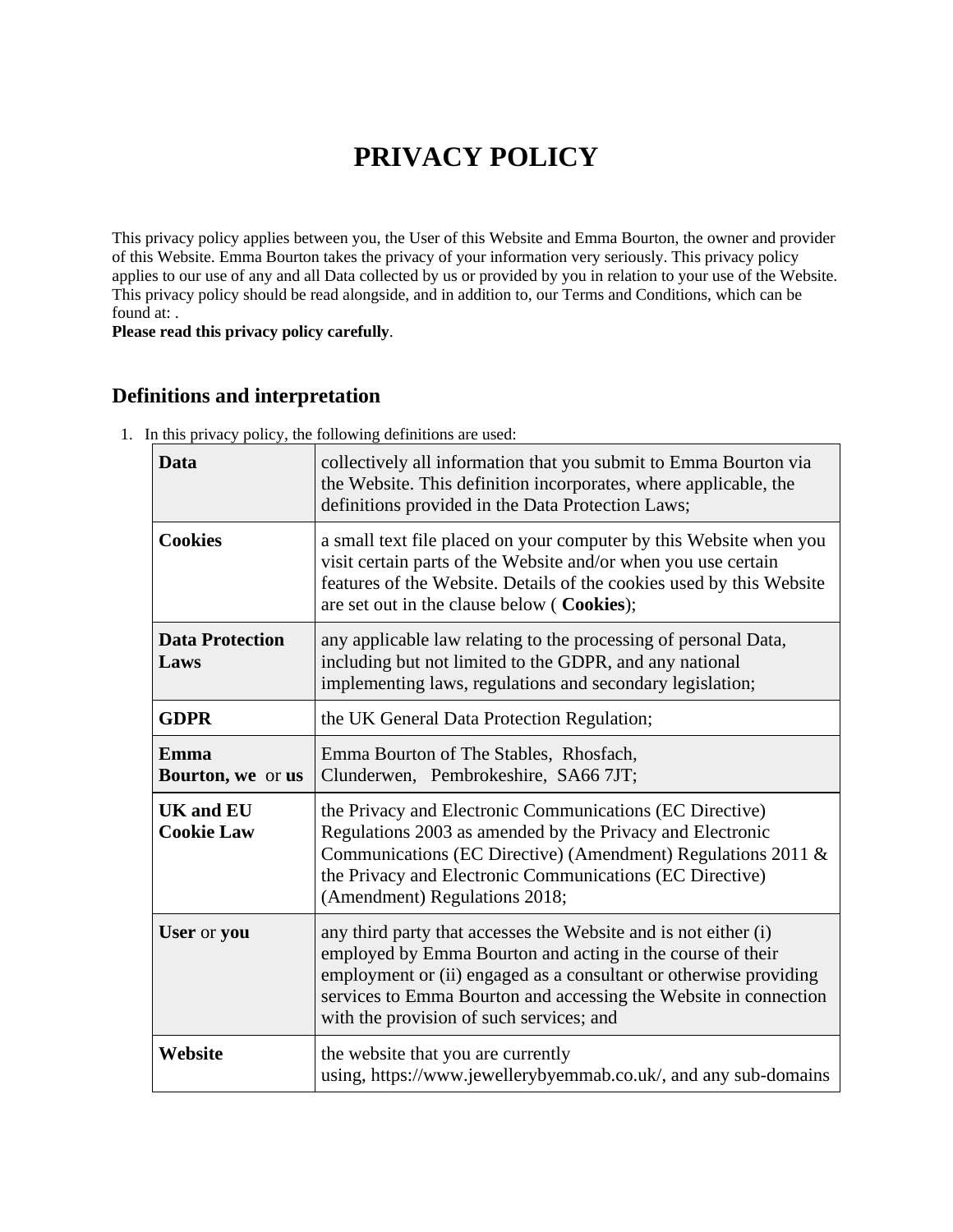| of this site unless expressly excluded by their own terms and<br>conditions. |  |
|------------------------------------------------------------------------------|--|
|------------------------------------------------------------------------------|--|

- 2. In this privacy policy, unless the context requires a different interpretation:
	- a. the singular includes the plural and vice versa;
	- b. references to sub-clauses, clauses, schedules or appendices are to sub-clauses, clauses, schedules or appendices of this privacy policy;
	- c. a reference to a person includes firms, companies, government entities, trusts and partnerships;
	- d. "including" is understood to mean "including without limitation";
	- e. reference to any statutory provision includes any modification or amendment of it;
	- f. the headings and sub-headings do not form part of this privacy policy.

#### **Scope of this privacy policy**

- 3. This privacy policy applies only to the actions of Emma Bourton and Users with respect to this Website. It does not extend to any websites that can be accessed from this Website including, but not limited to, any links we may provide to social media websites.
- 4. For purposes of the applicable Data Protection Laws, Emma Bourton is the "data controller". This means that Emma Bourton determines the purposes for which, and the manner in which, your Data is processed.

#### **Data collected**

- 5. We may collect the following Data, which includes personal Data, from you:
	- a. name;
	- b. contact Information such as email addresses and telephone numbers;
	- c. financial information such as credit / debit card numbers;

in each case, in accordance with this privacy policy.

### **How we collect Data**

- 6. We collect Data in the following ways:
	- a. data is given to us by you ;
	- b. data is received from other sources; and
	- c. data is collected automatically.

#### **Data that is given to us by you**

- 7. Emma Bourton will collect your Data in a number of ways, for example:
	- a. when you contact us through the Website, by telephone, post, e-mail or through any other means;
	- b. when you make payments to us, through this Website or otherwise;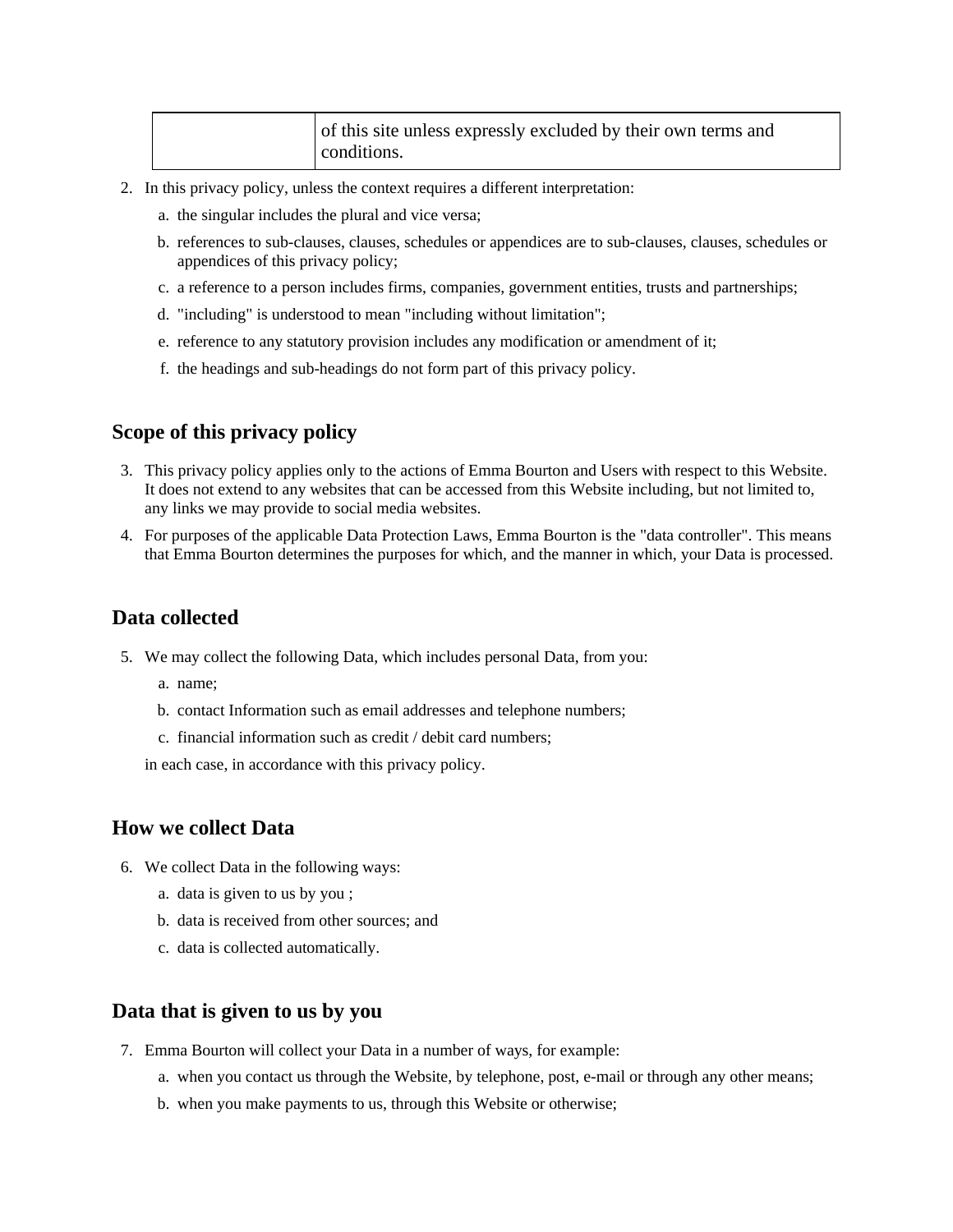c. when you use our services;

in each case, in accordance with this privacy policy.

# **Data that is received from third parties**

8. Emma Bourton will receive Data about you from the following third parties:

a. .

### **Data that is received from publicly available third parties sources**

9. We will receive Data about you from the following publicly available third party sources:

a. .

### **Data that is collected automatically**

- 10. To the extent that you access the Website, we will collect your Data automatically, for example:
	- a. we automatically collect some information about your visit to the Website. This information helps us to make improvements to Website content and navigation, and includes your IP address, the date, times and frequency with which you access the Website and the way you use and interact with its content.
	- b. we will collect your Data automatically via cookies, in line with the cookie settings on your browser. For more information about cookies, and how we use them on the Website, see the section below, headed "Cookies".

### **Our use of Data**

- 11. Any or all of the above Data may be required by us from time to time in order to provide you with the best possible service and experience when using our Website. Specifically, Data may be used by us for the following reasons:
	- a. internal record keeping;
	- b. improvement of our products / services;

in each case, in accordance with this privacy policy.

12. We may use your Data for the above purposes if we deem it necessary to do so for our legitimate interests. If you are not satisfied with this, you have the right to object in certain circumstances (see the section headed "Your rights" below).

### **Who we share Data with**

- 13. We may share your Data with the following groups of people for the following reasons:
	- a. third party payment providers who process payments made over the Website To enable third party payment providers to process user payments and refunds;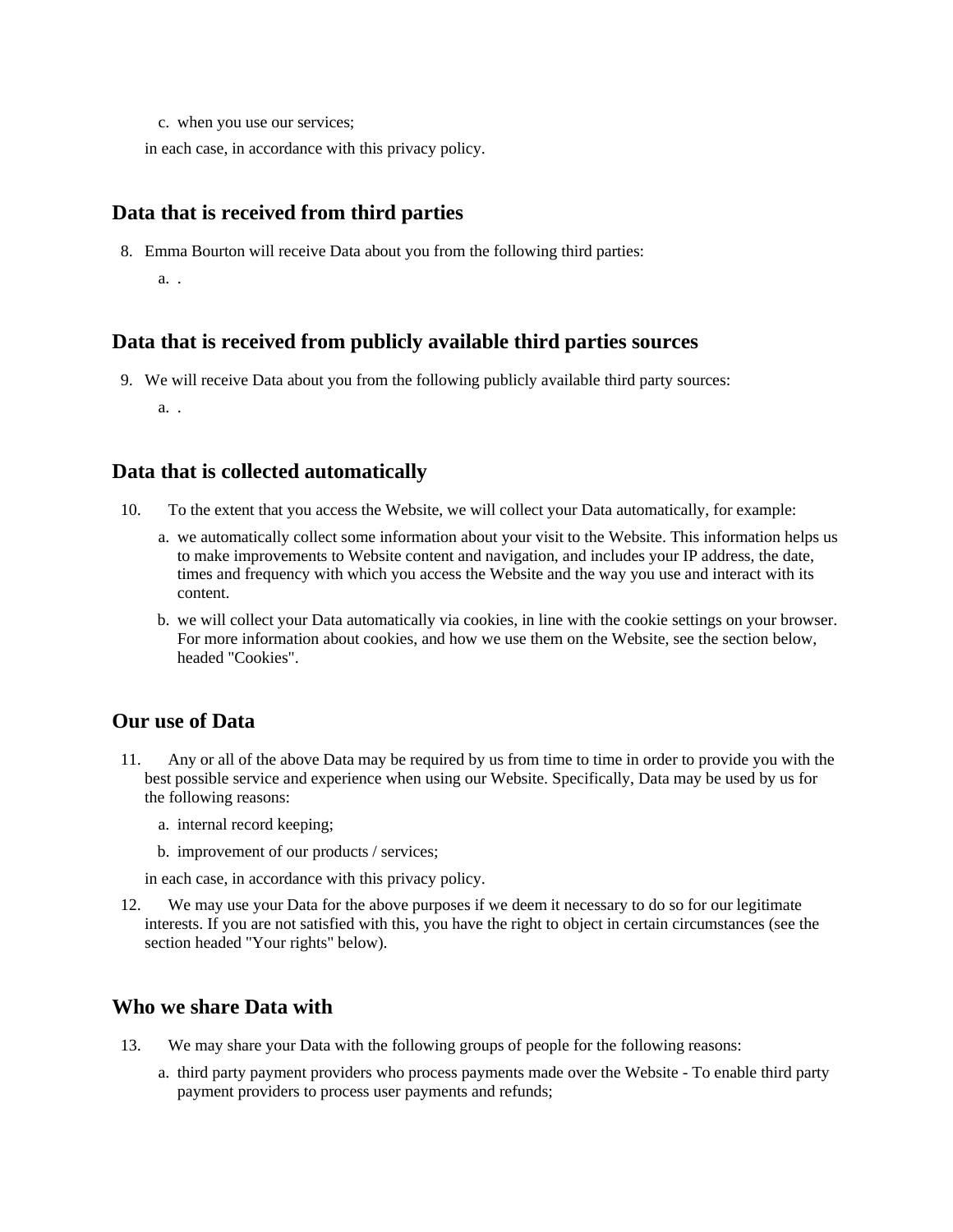b. relevant authorities - To facilitate the detection of crime or the collection of taxes or duties; in each case, in accordance with this privacy policy.

# **Keeping Data secure**

- 14. We will use technical and organisational measures to safeguard your Data, for example:
	- a. access to your account is controlled by a password and a user name that is unique to you.
	- b. we store your Data on secure servers.
	- c. payment details are encrypted using SSL technology (typically you will see a lock icon or green address bar (or both) in your browser when we use this technology.
- 15. Technical and organisational measures include measures to deal with any suspected data breach. If you suspect any misuse or loss or unauthorised access to your Data, please let us know immediately by contacting us via this e-mail address: sales@jewellerybyemmab.co.uk.
- 16. If you want detailed information from Get Safe Online on how to protect your information and your computers and devices against fraud, identity theft, viruses and many other online problems, please visit www.getsafeonline.org. Get Safe Online is supported by HM Government and leading businesses.

## **Data retention**

- 17. Unless a longer retention period is required or permitted by law, we will only hold your Data on our systems for the period necessary to fulfil the purposes outlined in this privacy policy or until you request that the Data be deleted.
- 18. Even if we delete your Data, it may persist on backup or archival media for legal, tax or regulatory purposes.

# **Your rights**

- 19. You have the following rights in relation to your Data:
	- a. **Right to access** the right to request (i) copies of the information we hold about you at any time, or (ii) that we modify, update or delete such information. If we provide you with access to the information we hold about you, we will not charge you for this, unless your request is "manifestly unfounded or excessive." Where we are legally permitted to do so, we may refuse your request. If we refuse your request, we will tell you the reasons why.
	- b. **Right to correct** the right to have your Data rectified if it is inaccurate or incomplete.
	- c. **Right to erase** the right to request that we delete or remove your Data from our systems.
	- d. **Right to restrict our use of your Data** the right to "block" us from using your Data or limit the way in which we can use it.
	- e. **Right to data portability** the right to request that we move, copy or transfer your Data.
	- f. **Right to object** the right to object to our use of your Data including where we use it for our legitimate interests.
- 20. To make enquiries, exercise any of your rights set out above, or withdraw your consent to the processing of your Data (where consent is our legal basis for processing your Data), please contact us via this e-mail address: sales@jewellerybyemmab.co.uk.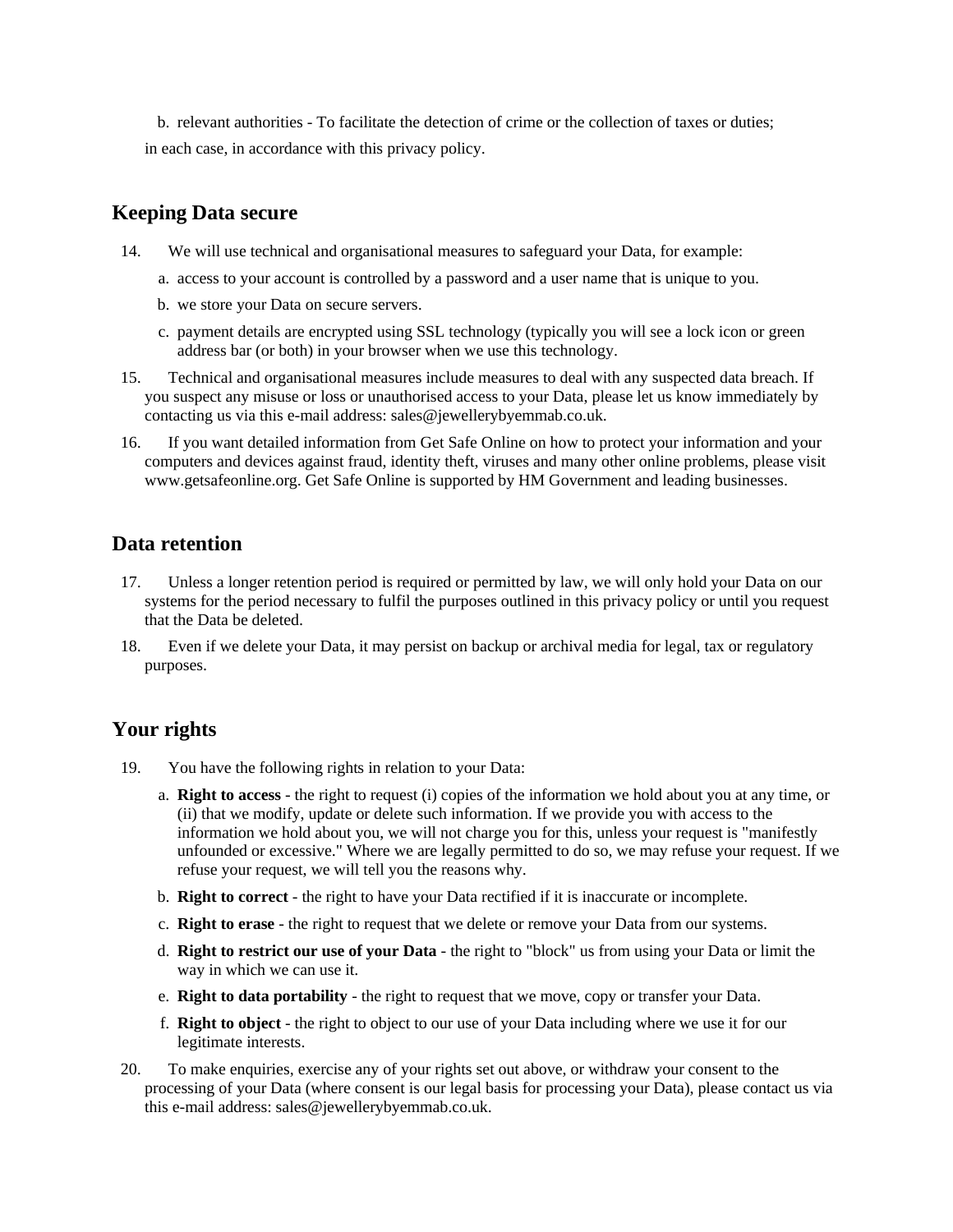- 21. If you are not satisfied with the way a complaint you make in relation to your Data is handled by us, you may be able to refer your complaint to the relevant data protection authority. For the UK, this is the Information Commissioner's Office (ICO). The ICO's contact details can be found on their website at https://ico.org.uk/.
- 22. It is important that the Data we hold about you is accurate and current. Please keep us informed if your Data changes during the period for which we hold it.

### **Links to other websites**

23. This Website may, from time to time, provide links to other websites. We have no control over such websites and are not responsible for the content of these websites. This privacy policy does not extend to your use of such websites. You are advised to read the privacy policy or statement of other websites prior to using them.

### **Changes of business ownership and control**

- 24. Emma Bourton may, from time to time, expand or reduce our business and this may involve the sale and/or the transfer of control of all or part of Emma Bourton. Data provided by Users will, where it is relevant to any part of our business so transferred, be transferred along with that part and the new owner or newly controlling party will, under the terms of this privacy policy, be permitted to use the Data for the purposes for which it was originally supplied to us.
- 25. We may also disclose Data to a prospective purchaser of our business or any part of it.
- 26. In the above instances, we will take steps with the aim of ensuring your privacy is protected.

### **Cookies**

- 27. This Website may place and access certain Cookies on your computer. Emma Bourton uses Cookies to improve your experience of using the Website and to improve our range of products. Emma Bourton has carefully chosen these Cookies and has taken steps to ensure that your privacy is protected and respected at all times.
- 28. All Cookies used by this Website are used in accordance with current UK and EU Cookie Law.
- 29. Before the Website places Cookies on your computer, you will be presented with a message bar requesting your consent to set those Cookies. By giving your consent to the placing of Cookies, you are enabling Emma Bourton to provide a better experience and service to you. You may, if you wish, deny consent to the placing of Cookies; however certain features of the Website may not function fully or as intended.

| <b>Type of Cookie</b>      | <b>Purpose</b>                                                                                                                                                                                                                    |
|----------------------------|-----------------------------------------------------------------------------------------------------------------------------------------------------------------------------------------------------------------------------------|
| Strictly necessary cookies | These are cookies that are required for the operation of our<br>website. They include, for example, cookies that enable you to<br>log into secure areas of our website, use a shopping cart or make<br>use of e-billing services. |

30. This Website may place the following Cookies:

31. You can find a list of Cookies that we use in the Cookies Schedule.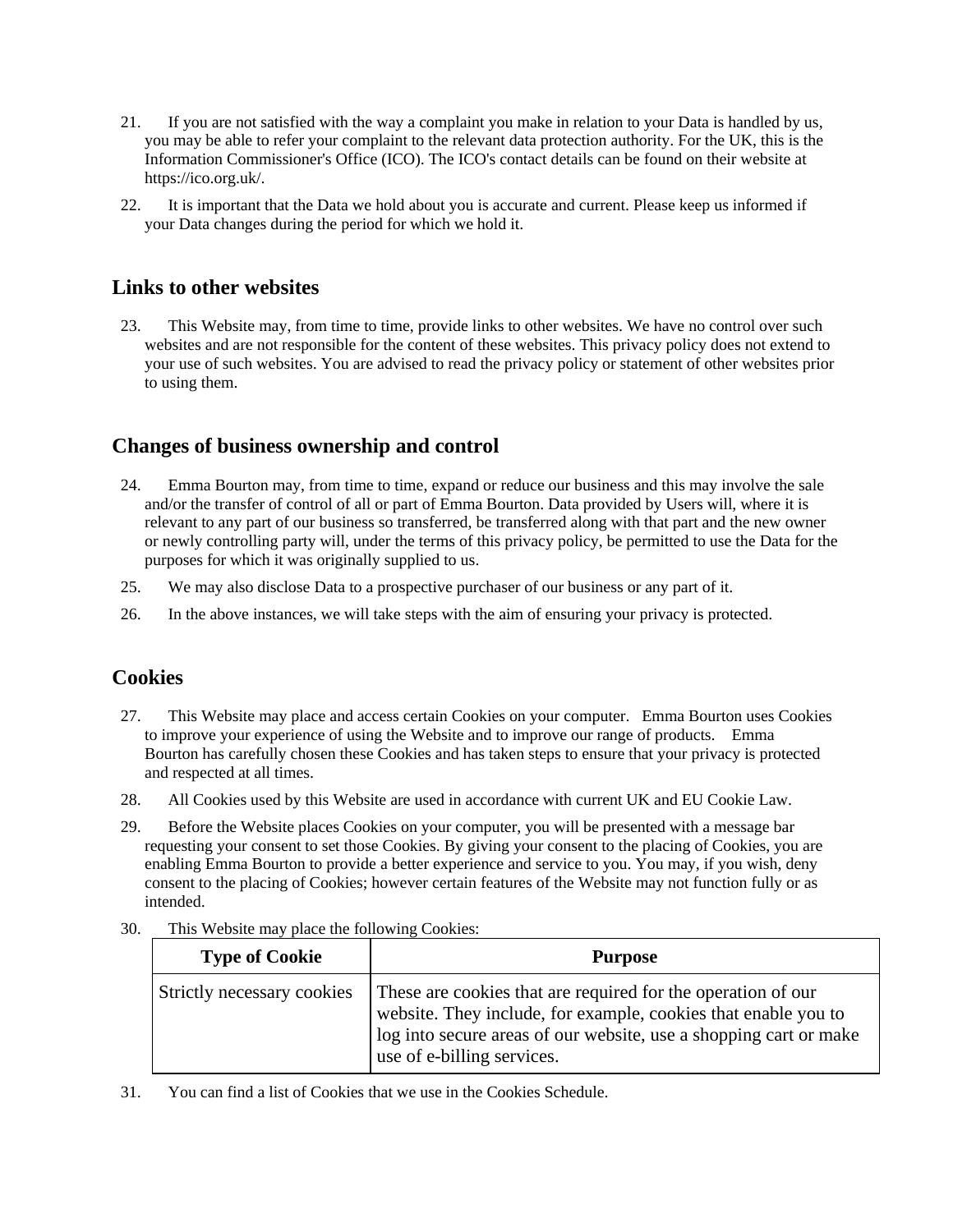- 32. You can choose to enable or disable Cookies in your internet browser. By default, most internet browsers accept Cookies but this can be changed. For further details, please consult the help menu in your internet browser.
- 33. You can choose to delete Cookies at any time; however you may lose any information that enables you to access the Website more quickly and efficiently including, but not limited to, personalisation settings.
- 34. It is recommended that you ensure that your internet browser is up-to-date and that you consult the help and guidance provided by the developer of your internet browser if you are unsure about adjusting your privacy settings.
- 35. For more information generally on cookies, including how to disable them, please refer to aboutcookies.org. You will also find details on how to delete cookies from your computer.

### **General**

- 36. You may not transfer any of your rights under this privacy policy to any other person. We may transfer our rights under this privacy policy where we reasonably believe your rights will not be affected.
- 37. If any court or competent authority finds that any provision of this privacy policy (or part of any provision) is invalid, illegal or unenforceable, that provision or part-provision will, to the extent required, be deemed to be deleted, and the validity and enforceability of the other provisions of this privacy policy will not be affected.
- 38. Unless otherwise agreed, no delay, act or omission by a party in exercising any right or remedy will be deemed a waiver of that, or any other, right or remedy.
- 39. This Agreement will be governed by and interpreted according to the law of England and Wales. All disputes arising under the Agreement will be subject to the exclusive jurisdiction of the English and Welsh courts.

### **Changes to this privacy policy**

40. Emma Bourton reserves the right to change this privacy policy as we may deem necessary from time to time or as may be required by law. Any changes will be immediately posted on the Website and you are deemed to have accepted the terms of the privacy policy on your first use of the Website following the alterations. You may contact Emma Bourton by email at sales@jewellerybyemmab.co.uk.

# **Attribution**

41. This privacy policy was created using a document from Rocket [Lawyer](https://www.rocketlawyer.com/gb/en/) (https://www.rocketlawyer.com/gb/en). **31 January 2021**